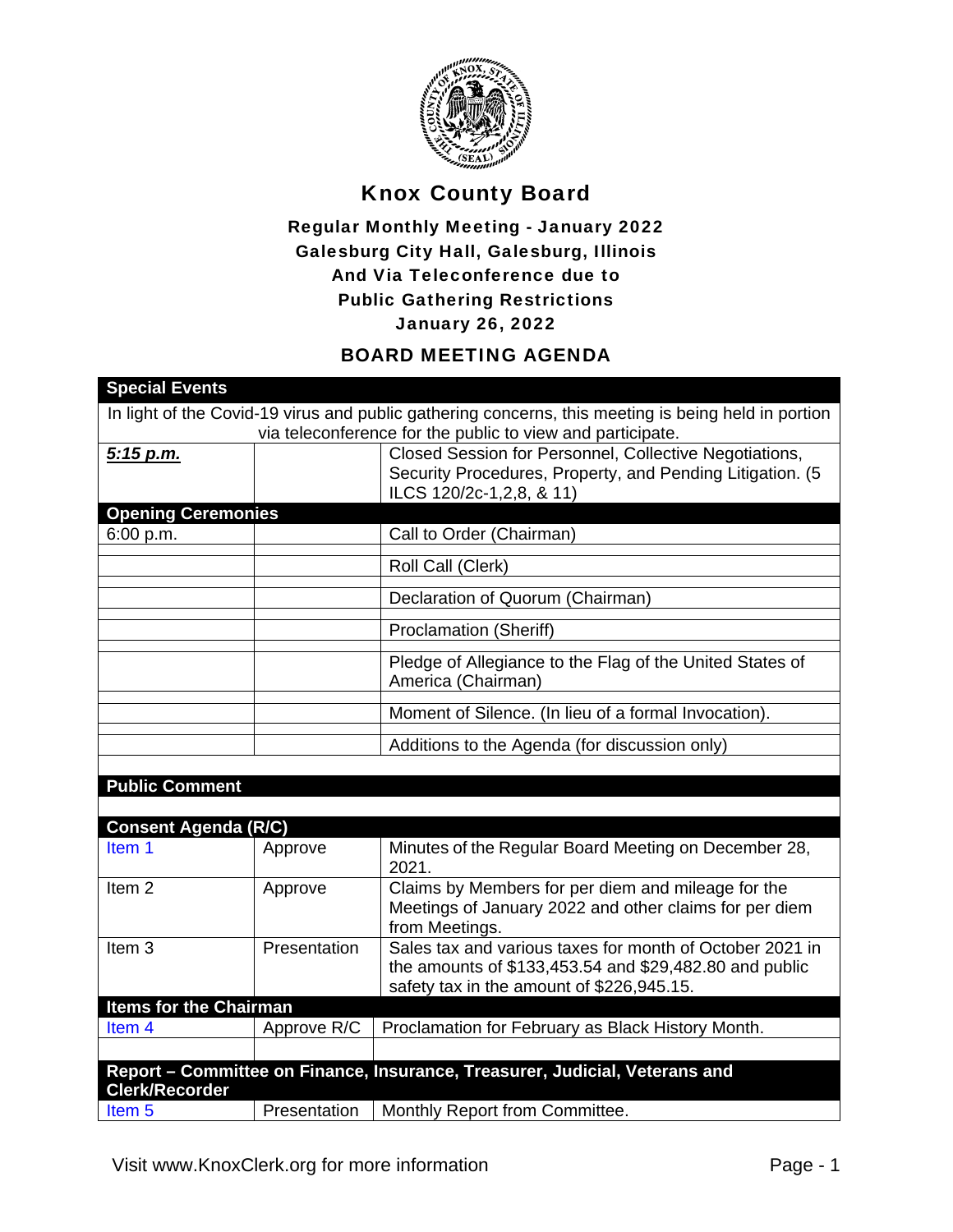| Approve Resolution to Abate Levy for General Obligation<br>Item 6<br>Approve R/C<br>Alternate Revenue Bonds, Series 2010A and Series 2010B<br>for Tax Year 2021. (Build America and Recovery Zone<br>Bonds)<br>Approve Bid for Revision of Wage Study.<br>Item <sub>7</sub><br>Approve R/C<br>Approve R/C<br>Approve County Board Action Item Submission Policy and<br>Item <sub>8</sub><br>Procedure.<br>Approve Resolutions on Deeds of Conveyance.<br>Item <sub>9</sub><br>Approve R/C<br>Approve Resolution for ARPA Disbursement for<br>Item 10<br>Approve R/C<br>Governmental Purposes (Squad Car Remaining Funds)<br>Report - Committee on Sheriff, Jail, Mary Davis Home, Animal Control, and Building.<br>Presentation<br>Monthly Report from Committee.<br>Item 11<br>Report - Committee on Assessor, Zoning, GIS, Highway, IT, and Landfill<br>Monthly Report from Committee.<br>Item 12<br>Presentation<br>Approve Purchase of Two 30 Yard Roll Off Containers<br>Item 13<br>Approve R/C<br>from Gregory Container for Total of \$17,640. (Landfill)<br>Approve Bid for Replacement Copier for Assessment<br>Item 14<br>Approve R/C<br>Office. (Assessor)<br>Item 15<br>Bid for Hydraulic Tree Shear. (Highway)<br>Approve R/C<br><b>Report - Committee on Nursing Home</b><br>Presentation<br>Monthly Report from Committee.<br>Item 16<br>Approve Memory Care Unit Proposal.<br>Item 17<br>Approve R/C |  |  |  |  |
|----------------------------------------------------------------------------------------------------------------------------------------------------------------------------------------------------------------------------------------------------------------------------------------------------------------------------------------------------------------------------------------------------------------------------------------------------------------------------------------------------------------------------------------------------------------------------------------------------------------------------------------------------------------------------------------------------------------------------------------------------------------------------------------------------------------------------------------------------------------------------------------------------------------------------------------------------------------------------------------------------------------------------------------------------------------------------------------------------------------------------------------------------------------------------------------------------------------------------------------------------------------------------------------------------------------------------------------------------------------------------------------------------------------------|--|--|--|--|
|                                                                                                                                                                                                                                                                                                                                                                                                                                                                                                                                                                                                                                                                                                                                                                                                                                                                                                                                                                                                                                                                                                                                                                                                                                                                                                                                                                                                                      |  |  |  |  |
|                                                                                                                                                                                                                                                                                                                                                                                                                                                                                                                                                                                                                                                                                                                                                                                                                                                                                                                                                                                                                                                                                                                                                                                                                                                                                                                                                                                                                      |  |  |  |  |
|                                                                                                                                                                                                                                                                                                                                                                                                                                                                                                                                                                                                                                                                                                                                                                                                                                                                                                                                                                                                                                                                                                                                                                                                                                                                                                                                                                                                                      |  |  |  |  |
|                                                                                                                                                                                                                                                                                                                                                                                                                                                                                                                                                                                                                                                                                                                                                                                                                                                                                                                                                                                                                                                                                                                                                                                                                                                                                                                                                                                                                      |  |  |  |  |
|                                                                                                                                                                                                                                                                                                                                                                                                                                                                                                                                                                                                                                                                                                                                                                                                                                                                                                                                                                                                                                                                                                                                                                                                                                                                                                                                                                                                                      |  |  |  |  |
|                                                                                                                                                                                                                                                                                                                                                                                                                                                                                                                                                                                                                                                                                                                                                                                                                                                                                                                                                                                                                                                                                                                                                                                                                                                                                                                                                                                                                      |  |  |  |  |
|                                                                                                                                                                                                                                                                                                                                                                                                                                                                                                                                                                                                                                                                                                                                                                                                                                                                                                                                                                                                                                                                                                                                                                                                                                                                                                                                                                                                                      |  |  |  |  |
|                                                                                                                                                                                                                                                                                                                                                                                                                                                                                                                                                                                                                                                                                                                                                                                                                                                                                                                                                                                                                                                                                                                                                                                                                                                                                                                                                                                                                      |  |  |  |  |
|                                                                                                                                                                                                                                                                                                                                                                                                                                                                                                                                                                                                                                                                                                                                                                                                                                                                                                                                                                                                                                                                                                                                                                                                                                                                                                                                                                                                                      |  |  |  |  |
|                                                                                                                                                                                                                                                                                                                                                                                                                                                                                                                                                                                                                                                                                                                                                                                                                                                                                                                                                                                                                                                                                                                                                                                                                                                                                                                                                                                                                      |  |  |  |  |
|                                                                                                                                                                                                                                                                                                                                                                                                                                                                                                                                                                                                                                                                                                                                                                                                                                                                                                                                                                                                                                                                                                                                                                                                                                                                                                                                                                                                                      |  |  |  |  |
|                                                                                                                                                                                                                                                                                                                                                                                                                                                                                                                                                                                                                                                                                                                                                                                                                                                                                                                                                                                                                                                                                                                                                                                                                                                                                                                                                                                                                      |  |  |  |  |
|                                                                                                                                                                                                                                                                                                                                                                                                                                                                                                                                                                                                                                                                                                                                                                                                                                                                                                                                                                                                                                                                                                                                                                                                                                                                                                                                                                                                                      |  |  |  |  |
|                                                                                                                                                                                                                                                                                                                                                                                                                                                                                                                                                                                                                                                                                                                                                                                                                                                                                                                                                                                                                                                                                                                                                                                                                                                                                                                                                                                                                      |  |  |  |  |
|                                                                                                                                                                                                                                                                                                                                                                                                                                                                                                                                                                                                                                                                                                                                                                                                                                                                                                                                                                                                                                                                                                                                                                                                                                                                                                                                                                                                                      |  |  |  |  |
|                                                                                                                                                                                                                                                                                                                                                                                                                                                                                                                                                                                                                                                                                                                                                                                                                                                                                                                                                                                                                                                                                                                                                                                                                                                                                                                                                                                                                      |  |  |  |  |
|                                                                                                                                                                                                                                                                                                                                                                                                                                                                                                                                                                                                                                                                                                                                                                                                                                                                                                                                                                                                                                                                                                                                                                                                                                                                                                                                                                                                                      |  |  |  |  |
|                                                                                                                                                                                                                                                                                                                                                                                                                                                                                                                                                                                                                                                                                                                                                                                                                                                                                                                                                                                                                                                                                                                                                                                                                                                                                                                                                                                                                      |  |  |  |  |
|                                                                                                                                                                                                                                                                                                                                                                                                                                                                                                                                                                                                                                                                                                                                                                                                                                                                                                                                                                                                                                                                                                                                                                                                                                                                                                                                                                                                                      |  |  |  |  |
| <b>Reports - External Committees Assigned to Board Members</b><br>Reports from these Committees will be placed on file in the County Clerk's office.<br>No<br>presentations will be provided during the meeting. If you have specific questions, please direct<br>them to the specific Board representative.                                                                                                                                                                                                                                                                                                                                                                                                                                                                                                                                                                                                                                                                                                                                                                                                                                                                                                                                                                                                                                                                                                         |  |  |  |  |
| Knox County Board of Health (Bondi)                                                                                                                                                                                                                                                                                                                                                                                                                                                                                                                                                                                                                                                                                                                                                                                                                                                                                                                                                                                                                                                                                                                                                                                                                                                                                                                                                                                  |  |  |  |  |
| <b>Galesburg Convention and Visitors Bureau (Krejci)</b>                                                                                                                                                                                                                                                                                                                                                                                                                                                                                                                                                                                                                                                                                                                                                                                                                                                                                                                                                                                                                                                                                                                                                                                                                                                                                                                                                             |  |  |  |  |
| 9-1-1 Committee (Hawkinson)                                                                                                                                                                                                                                                                                                                                                                                                                                                                                                                                                                                                                                                                                                                                                                                                                                                                                                                                                                                                                                                                                                                                                                                                                                                                                                                                                                                          |  |  |  |  |
| Knox County Area Partnership for Economic Development                                                                                                                                                                                                                                                                                                                                                                                                                                                                                                                                                                                                                                                                                                                                                                                                                                                                                                                                                                                                                                                                                                                                                                                                                                                                                                                                                                |  |  |  |  |
| <b>Prairie Hills Resources Board (Krejci)</b>                                                                                                                                                                                                                                                                                                                                                                                                                                                                                                                                                                                                                                                                                                                                                                                                                                                                                                                                                                                                                                                                                                                                                                                                                                                                                                                                                                        |  |  |  |  |
| United Council of Counties (Davidson)                                                                                                                                                                                                                                                                                                                                                                                                                                                                                                                                                                                                                                                                                                                                                                                                                                                                                                                                                                                                                                                                                                                                                                                                                                                                                                                                                                                |  |  |  |  |
| <b>Western Illinois Regional Council (Amor)</b>                                                                                                                                                                                                                                                                                                                                                                                                                                                                                                                                                                                                                                                                                                                                                                                                                                                                                                                                                                                                                                                                                                                                                                                                                                                                                                                                                                      |  |  |  |  |
| Knox County Mental Health 708 Board (Rohweder)                                                                                                                                                                                                                                                                                                                                                                                                                                                                                                                                                                                                                                                                                                                                                                                                                                                                                                                                                                                                                                                                                                                                                                                                                                                                                                                                                                       |  |  |  |  |
| University of Illinois Extension Office (Link)                                                                                                                                                                                                                                                                                                                                                                                                                                                                                                                                                                                                                                                                                                                                                                                                                                                                                                                                                                                                                                                                                                                                                                                                                                                                                                                                                                       |  |  |  |  |
| <b>Claims Against the County - R/C</b>                                                                                                                                                                                                                                                                                                                                                                                                                                                                                                                                                                                                                                                                                                                                                                                                                                                                                                                                                                                                                                                                                                                                                                                                                                                                                                                                                                               |  |  |  |  |
| Approve Opening of Budget for Line Item Changes. (If<br>Approve R/C<br>Item 18<br>Necessary)                                                                                                                                                                                                                                                                                                                                                                                                                                                                                                                                                                                                                                                                                                                                                                                                                                                                                                                                                                                                                                                                                                                                                                                                                                                                                                                         |  |  |  |  |
|                                                                                                                                                                                                                                                                                                                                                                                                                                                                                                                                                                                                                                                                                                                                                                                                                                                                                                                                                                                                                                                                                                                                                                                                                                                                                                                                                                                                                      |  |  |  |  |
| Presentation of the Proposed Budget Line Item Changes<br>Item 19<br>Presentation                                                                                                                                                                                                                                                                                                                                                                                                                                                                                                                                                                                                                                                                                                                                                                                                                                                                                                                                                                                                                                                                                                                                                                                                                                                                                                                                     |  |  |  |  |
| Approval of Proposed Line Item Changes. (If Necessary)<br>Item 20<br>Approve R/C                                                                                                                                                                                                                                                                                                                                                                                                                                                                                                                                                                                                                                                                                                                                                                                                                                                                                                                                                                                                                                                                                                                                                                                                                                                                                                                                     |  |  |  |  |
| Review of Manual Checks Issued for Current Cycle.<br>Presentation<br>Item 21                                                                                                                                                                                                                                                                                                                                                                                                                                                                                                                                                                                                                                                                                                                                                                                                                                                                                                                                                                                                                                                                                                                                                                                                                                                                                                                                         |  |  |  |  |
| Claims against Knox County, Illinois, for the period of<br>Approve R/C<br>Item <sub>22</sub><br>December 23, 2021 through January 26, 2022 (ordering                                                                                                                                                                                                                                                                                                                                                                                                                                                                                                                                                                                                                                                                                                                                                                                                                                                                                                                                                                                                                                                                                                                                                                                                                                                                 |  |  |  |  |